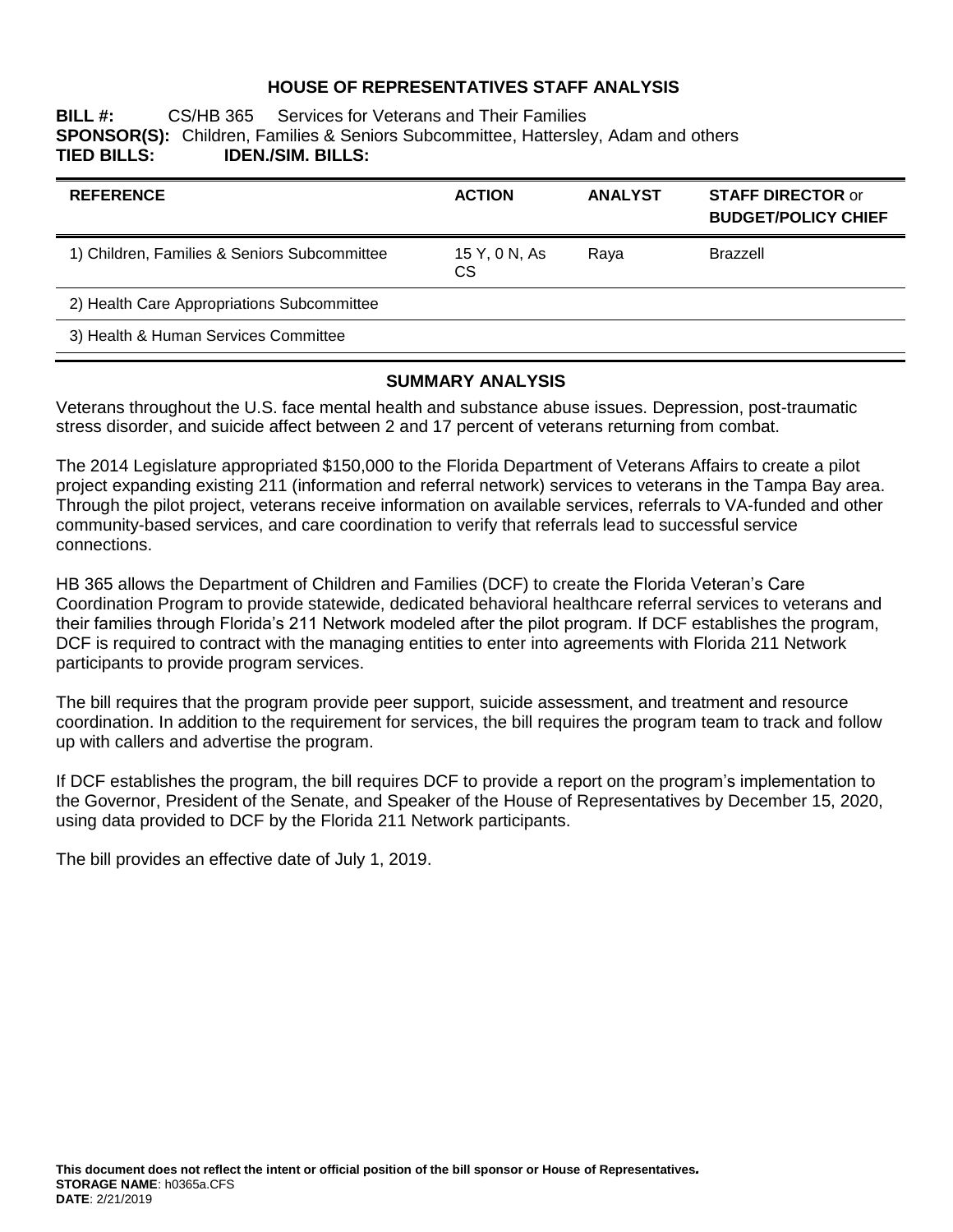# **FULL ANALYSIS**

## **I. SUBSTANTIVE ANALYSIS**

# A. EFFECT OF PROPOSED CHANGES:

#### Depression and Suicide Among Veterans

Veterans throughout the U.S. face mental health and substance abuse issues. According to a 2008 study, between 5 and 15 percent of veterans who served in Iraq and Afghanistan returned with posttraumatic stress disorder (PTSD), and an additional 2 to 14 percent returned with major depression.<sup>1</sup> PTSD attributed to combat has affected between 2 and 17 percent of all U.S. military veterans since the Vietnam War.<sup>2</sup> In 2018, the U.S. Department of Veterans Affairs (VA) released a report detailing veteran deaths from suicide from 2005 to 2016.<sup>3</sup> Each year from 2008 to 2016, there were more than 6,000 veteran suicides. $4$  In the year 2016, the suicide rate was 1.5 times greater for veteran adults compared to non-veteran adults.<sup>5</sup> In response to these trends, the federal government, through the VA, has established programs to connect veterans to mental health services.



Percent of Suicides that Involve Veterans by State (2012)<sup>6</sup>

[https://www.rand.org/content/dam/rand/pubs/monographs/2008/RAND\\_MG720.pdf,](https://www.rand.org/content/dam/rand/pubs/monographs/2008/RAND_MG720.pdf) (last visited Feb. 13, 2019).<br><sup>2</sup> Lise K. Bichardean, B. Christepher Fruch, and Banald Acierna, *Provolance Entimate of Cambat Bolated PTSI* Lisa K. Richardson, B. Christopher Frueh, and Ronald Acierno, *Prevalence Estimate of Combat-Related PTSD: A Critical* Review, 44 AUSTRALIAN AND NEW ZEALAND JOURNAL OF PSYCHIATRY, at 4-19 (January 2010), *available at* <http://www.ncbi.nlm.nih.gov/pmc/articles/PMC2891773/> (last visited Feb. 13, 2019).

 $\overline{a}$  $^{\rm 1}$  Invisible Wounds of War: Psychological and Cognitive Injuries, Their Consequences, and Services to Assist RECOVERY, at 433 (Terri Tanielian and Lisa H. Jaycox, Eds,) (2008), *available at* 

<sup>3</sup> *VA National Suicide Data Report 2005-2016*, 2018, DEPARTMENT OF VETERANS AFFAIRS, *available at* [https://www.mentalhealth.va.gov/docs/data-sheets/OMHSP\\_National\\_Suicide\\_Data\\_Report\\_2005-2016\\_508.pdf](https://www.mentalhealth.va.gov/docs/data-sheets/OMHSP_National_Suicide_Data_Report_2005-2016_508.pdf) (last visited Feb. 13, 2019).

 $^{4}$  Id.

 $\frac{5}{1}$ ld. 6

**STORAGE NAME**: h0365a.CFS **PAGE: 2** Janet Kemp and Robert Bossarte, *Suicide Data Report, 2012*, DEPARTMENT OF VETERANS AFFAIRS MENTAL HEALTH SERVICES SUICIDE PREVENTION PROGRAM, at 15, *available at* [http://www.va.gov/opa/docs/Suicide-Data-Report-2012](http://www.va.gov/opa/docs/Suicide-Data-Report-2012-final.pdf) [final.pdf](http://www.va.gov/opa/docs/Suicide-Data-Report-2012-final.pdf) (last visited Feb. 13, 2019).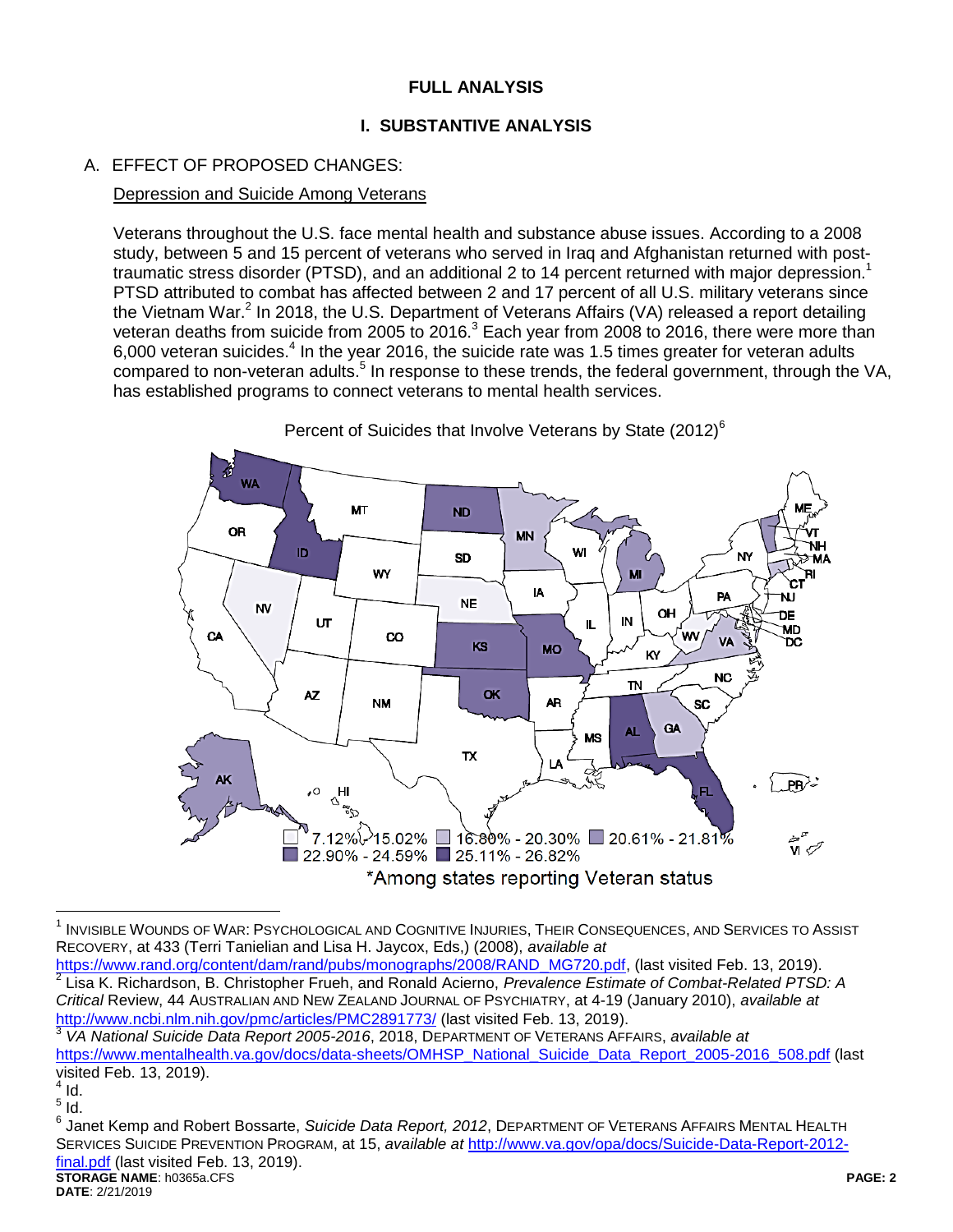#### Federal Mental Health Care Services for Veterans

An individual who served in the active military, naval, or air service, and who was not dishonorably discharged, may qualify for VA health care benefits.<sup>7</sup> VA health benefits include necessary inpatient hospital care and outpatient services to promote, preserve, or restore a veteran's health. VA medical facilities provide a wide range of services, including mental health services. <sup>8</sup> The VA provides specialty inpatient and outpatient mental health services at its medical centers and community-based outpatient clinics; additionally, readjustment counseling services may be available at veteran centers across the nation.<sup>9</sup> For veterans with serious mental illness, VA offers care tailored to help with their specific diagnosis and to promote recovery. Serious mental illnesses include a variety of diagnoses (for example, schizophrenia, depression or bipolar disorder, PTSD, and substance use disorders) that result in significant problems functioning in the community.<sup>10</sup>

There is a presumptive eligibility for VA health care services for psychosis and other mental illnesses to be covered as service-connected illness when a veteran experiences them within a specified period.<sup>11</sup> This allows certain veterans who are not otherwise eligible for VA health care to receive treatment for mental illness and other directly related conditions at no cost.<sup>12</sup> The goal is to support recovery and enable veterans who experience mental health problems to live meaningful lives in their communities and to achieve their full potential.<sup>13</sup>

The VA operates seven medical centers in Florida located at Bay Pines, Miami, Tampa, West Palm Beach, Gainesville, Orlando, and Lake City.<sup>14</sup> The VA also operates outpatient clinics for health care and Vet Centers for counseling throughout Florida.

### Federal Veterans Crisis Line

The Veterans Crisis Line is a resource for veterans across the county developed by the VA to connect veterans and current service members in crisis and their families and friends with information from qualified responders through a confidential toll-free hotline, online chat, and text messaging service.<sup>15</sup>

The Veterans Crisis Line launched in 2007 as the National Veterans Suicide Prevention Hotline; over the course of the program, it has answered more than 3.5 million calls and initiated the dispatch of emergency services for callers in crisis situations about 100,000 times.<sup>16</sup> In 2009, the National Veterans Suicide Prevention Hotline added an anonymous online chat service and has engaged in more than  $413,000$  chats.<sup>17</sup>

In 2011, the "National Veterans Suicide Prevention Hotline" was re-branded as the "Veterans Crisis Line" and launched the "It's Your Call" media campaign promoting the newly-named crisis line and

<sup>8</sup> U.S. DEPARTMENT OF VETERANS AFFAIRS, *Health Benefit, Medical Benefits Package*,

 $\overline{a}$ 

<sup>7</sup> U.S. DEPARTMENT OF VETERANS AFFAIRS, *Federal Benefits for Veterans, Dependents and Survivors*, [http://www.va.gov/opa/publications/benefits\\_book/benefits\\_chap01.asp](http://www.va.gov/opa/publications/benefits_book/benefits_chap01.asp) (last visited Feb. 13, 2019).

[http://www.va.gov/HEALTHBENEFITS/access/medical\\_benefits\\_package.asp](http://www.va.gov/HEALTHBENEFITS/access/medical_benefits_package.asp) (last Feb. 13, 2019). <sup>9</sup> U.S. DEPARTMENT OF VETERANS AFFAIRS, *VA Mental Health Services*, [https://www.va.gov/health-care/health-needs](https://www.va.gov/health-care/health-needs-conditions/mental-health/)[conditions/mental-health/](https://www.va.gov/health-care/health-needs-conditions/mental-health/) (last visited Feb. 13, 2019).

<sup>10</sup> *Guide to VA Mental Health* Services, U.S. DEPARTMENT OF VETERANS AFFAIRS, at 10, *available at*  [http://www.mentalhealth.va.gov/docs/MHG\\_English.pdf](http://www.mentalhealth.va.gov/docs/MHG_English.pdf) (last visited Feb. 13, 2019).

Supra, Note 8.

 $12$  Id.

 $13$   $\overline{1}$ d.

<sup>14</sup> FLORIDA DEPARTMENT OF VETERANS' AFFAIRS, *Benefits and Services: Health Care*, [http://floridavets.org/benefits](http://floridavets.org/benefits-services/health-care-2/)[services/health-care-2/](http://floridavets.org/benefits-services/health-care-2/) (last visited Feb. 13, 2019).

<sup>15</sup> VETERANS CRISIS LINE, *What to Expect*, [https://www.veteranscrisisline.net/about/what-to-expec](https://www.veteranscrisisline.net/about/what-to-expect)*t* (last visited Feb. 13, 2019).

<sup>&</sup>lt;sup>16</sup> VETERANS CRISIS LINE, *What It Is*,<https://www.veteranscrisisline.net/about/what-is-vcl> (last visited Feb.13, 2019). <sup>17</sup> Id.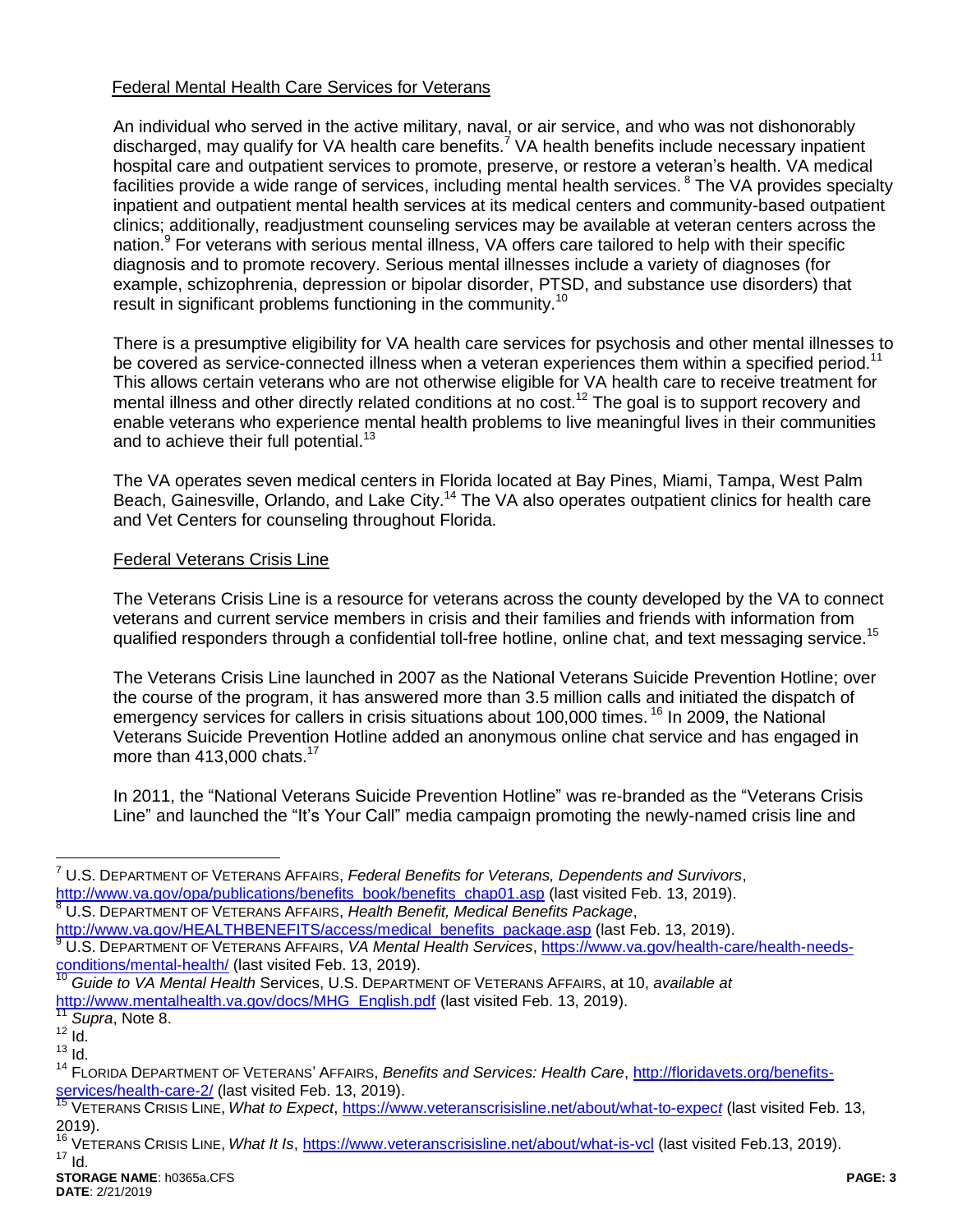marketing it to both veterans and their family and friends.<sup>18</sup> Also in 2011, the Veterans Crisis Line introduced a text-messaging service to provide another way for veterans to connect with confidential, round-the-clock support, and since then has responded to nearly 98,000 texts.<sup>19</sup>



Following the "It's Your Call" media campaign, there was a spike in calls to the Veterans Crisis Line. Over the span of the program the number of repeat callers has steadily increased, either reflecting a change in the type of help individuals are seeking or the expanding role the Veterans Crisis Line is playing in the provision of mental health care for veterans.<sup>21</sup>

### Federal Caregiver Support Line

In 2011, the VA launched the Caregiver Support Line.<sup>22</sup> This free resource allows caregivers of veterans to speak with licensed professionals about how to access services and benefits available through the VA. Caregivers can also connect to a local Caregiver Support Coordinator who provides support and information on accessing local resources.<sup>23</sup>

# Florida Department of Veterans' Affairs

Florida has the nation's third largest veteran population with more than 1.5 million veterans, 789,717 of which are 65 years of age and over.<sup>24</sup> After accounting for age differences, the veteran suicide rate in Florida is not significantly different from the national veteran suicide rate.<sup>25</sup> However, the veteran suicide rate in Florida is significantly higher than the national suicide rate.<sup>26</sup>

 $\overline{a}$ <sup>18</sup> *Supra*, Note 6 at 35.

<sup>19</sup> *Supra*, Note 16.

<sup>20</sup> *Supra*, Note 6 at 35.

 $21$  Id.

<sup>22</sup> U.S. DEPARTMENT OF VETERANS AFFAIRS*, New VA Support Line Provides Important Assistance to Caregivers*, Feb. 8, 2011,<https://www.va.gov/opa/pressrel/pressrelease.cfm?id=2047> (last visited Feb. 13, 2019).

<sup>23</sup> U.S. DEPARTMENT OF VETERANS AFFAIRS, *VA Caregiver Support*, [https://www.caregiver.va.gov/help\\_landing.asp](https://www.caregiver.va.gov/help_landing.asp) (last visited Feb. 13, 2019).

<sup>24</sup> FLORIDA DEPARTMENT OF VETERANS' AFFAIRS, *Our Veterans: Fast Facts*, [http://floridavets.org/our-veterans/profilefast-](http://floridavets.org/our-veterans/profilefast-facts/) $\frac{\text{facts}}{\text{z}_1 \cdot \text{c}}$  (last visited Feb. 13, 2019).

<sup>25</sup> U.S. DEPARTMENT OF VETERANS AFFAIRS, *Florida Veteran Suicide Data Sheet 2016*, *available at*

[https://www.mentalhealth.va.gov/docs/data-sheets/2016/Florida\\_2016.pdf](https://www.mentalhealth.va.gov/docs/data-sheets/2016/Florida_2016.pdf) (last visited Feb. 13, 2019).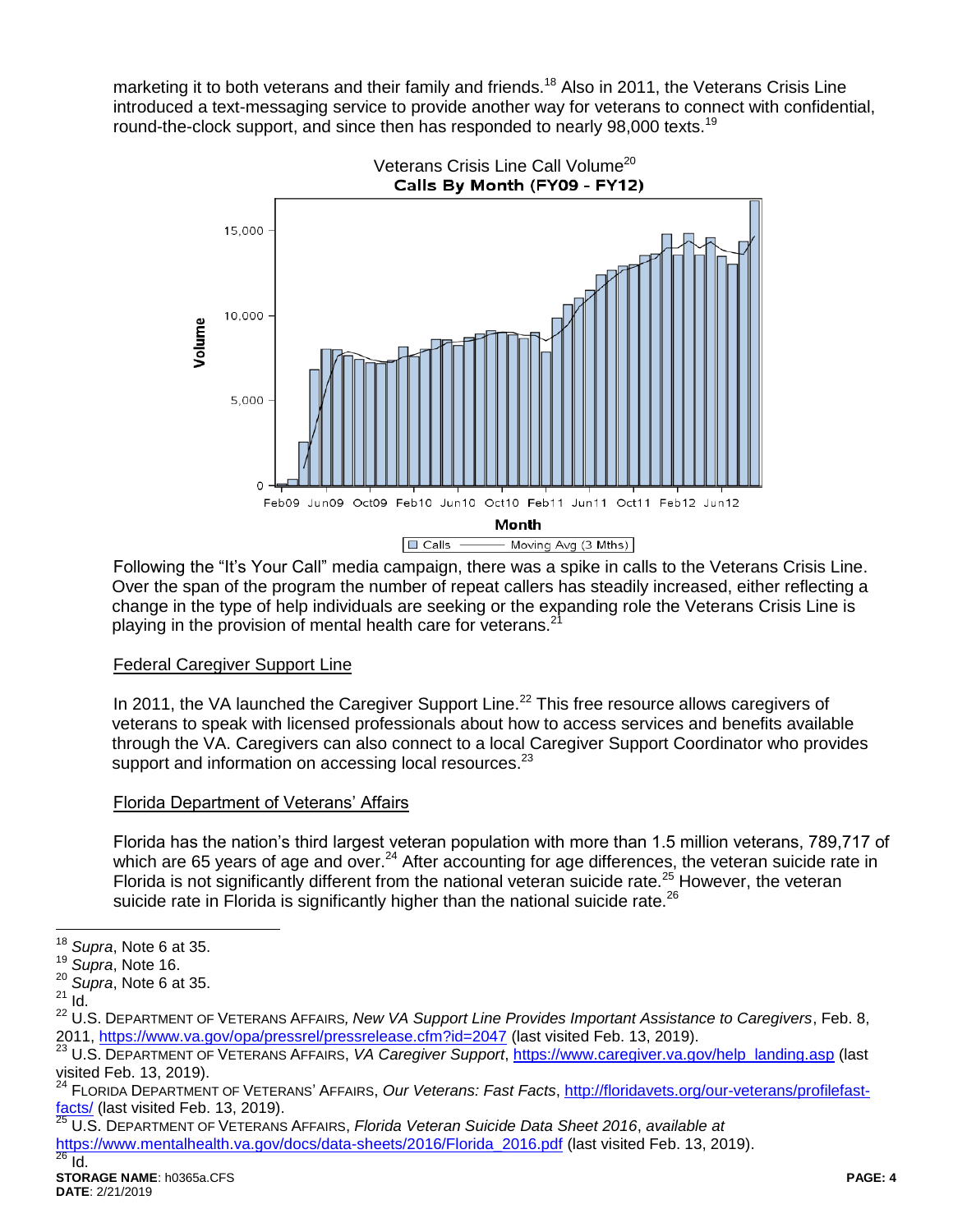In 1988, Florida citizens endorsed a constitutional amendment to create the Florida Department of Veterans' Affairs (the Florida VA) as a separate agency charged with providing advocacy and representation for Florida's veterans and to intercede on their behalf with the U.S. Department of Veterans Affairs.<sup>27</sup> The Florida VA is the state agency that has statutory authority and responsibility for the provision of assistance to all former, present, and future members of the armed forces. Section 292.05(7), F.S., gives the Florida VA the authority and responsibility to apply for and administer any federal programs and develop and coordinate such state programs as may be beneficial to the particular interests of the veterans of this state. The Florida VA helps veterans gain access to federal benefits, including federally funded medical care, to improve their quality of life.

To receive benefits through the Florida VA as a wartime veteran, a veteran must have served in a campaign or expedition for which a campaign badge has been authorized or during a specified period of wartime service.<sup>28</sup> The qualifying periods of wartime service include the Second World War, the Korean War, the Vietnam War, the Persian Gulf War, Operation Enduring Freedom, and Operation Iraqi Freedom. 29

### Florida 211 Network

Section 408.918, F.S., establishes the Florida 211 Network, authorizing the planning, development, and implementation of a statewide network to serve as the single point of coordination for information and referral for health and human services.

A 211 network is a telephone-based service offered by nonprofit and public agencies throughout Florida and the United States that provides free and confidential information and referral services 24 hours a day, 7 days a week. The network helps callers identify and connect with health and human service programs that can meet a variety of needs, including food, housing, employment, health care, crisis counseling and more. <sup>30</sup> In Florida, services are available statewide through any cell phone provider as well as through landlines in all 67 counties by dialing 2-1-1.<sup>31</sup> In order to participate in the Florida 211 Network, a 211 provider must be fully accredited by the National Alliance of Information and Referral Services or have received approval to operate, pending accreditation, from its affiliate, the Florida Alliance of Information and Referral Services.<sup>32</sup> There are a total of fourteen Florida 211 Network certified providers.<sup>33</sup>

 $\overline{a}$ 

**STORAGE NAME**: h0365a.CFS **PAGE: 5** <sup>33</sup> FLORIDA ALLIANCE OF INFORMATION AND REFERRAL SERVICES, *Map of 2-1-1 Centers*, *available at* <http://www.flairs.org/map-of-certified-2-1-1-centers/> (last visited Feb. 13, 2019).

**DATE**: 2/21/2019

<sup>27</sup> FLORIDA DEPARTMENT OF VETERANS' AFFAIRS, *About Us*,<http://floridavets.org/about-us/> (last visited Feb. 13, 2019).  $^{28}$  s. 1.01(14), F.S.

<sup>29</sup> Id.

<sup>&</sup>lt;sup>30</sup> FLORIDA 2-1-1 ASSOCIATION,<http://www.my211florida.org/> (last visited Feb. 13, 2019).

 $31$  Id.

 $32$  s. 408.918(2), F.S.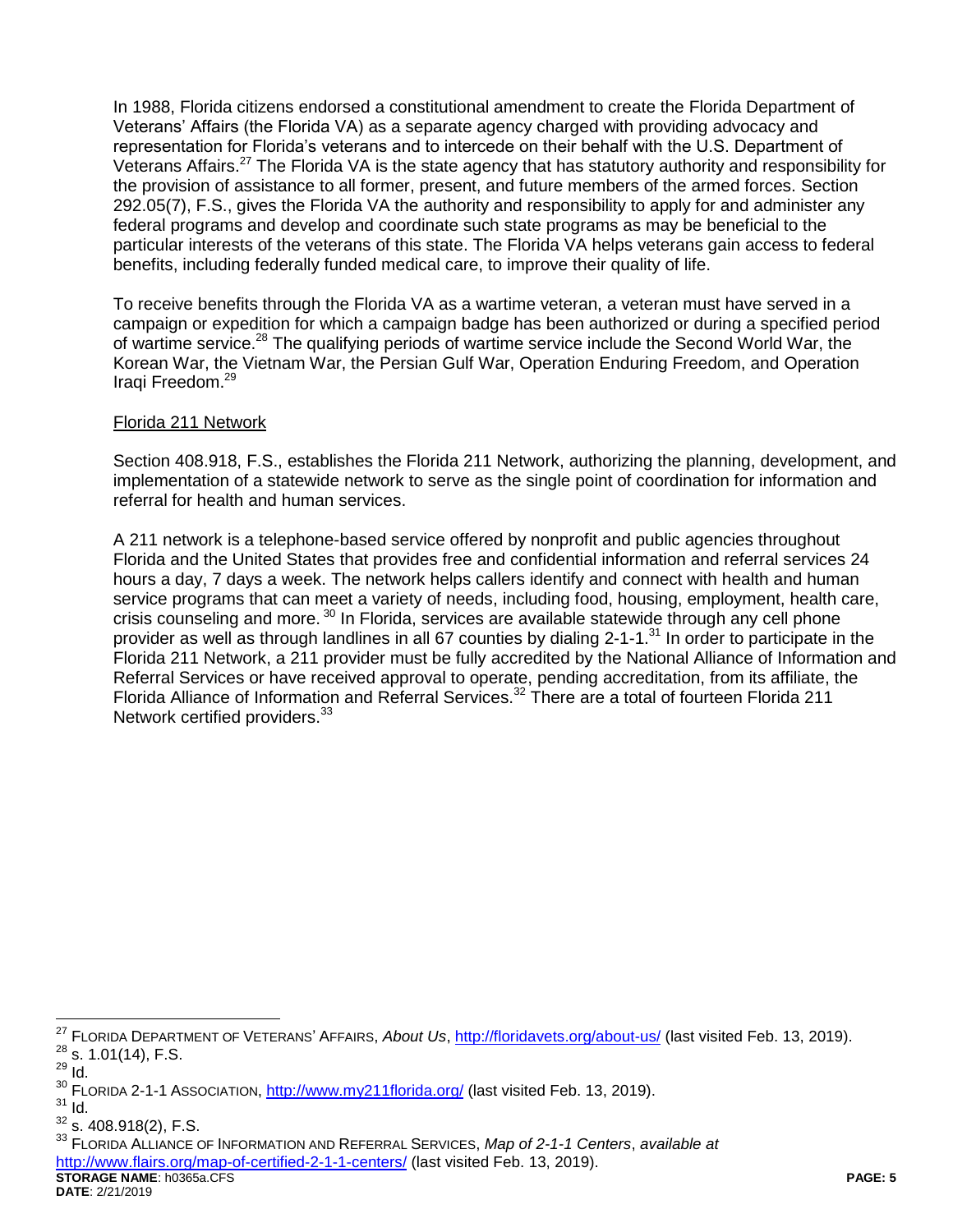# Florida 211 Network Providers<sup>34</sup>

Florida Alliance of Information & Referral Services, Florida 2-1-1 Network Map Name In Red Is The 2-1-1 Provider For That Area - 14 Contact Center Providers (Updated 6/2/17)



### Florida Department of Children and Families

### *Substance Abuse and Mental Health Program*

The Florida Department of Children and Families (DCF) administers a statewide system of safety-net services for substance abuse and mental health (SAMH) prevention, treatment, and recovery. It serves children and adults who are otherwise unable to obtain these services (such as individuals who are not covered under Medicaid or private insurance and do not have the financial ability to pay for the services themselves). SAMH programs include a range of prevention, acute interventions (such as crisis stabilization or detoxification), residential, transitional housing, outpatient treatment, and recovery support services. Services are provided in accordance with state and federally-established priority populations.<sup>35</sup>

### *Behavioral Health Managing Entities*

In 2001, the Legislature authorized DCF to implement behavioral health managing entities as the management structure for the delivery of local mental health and substance abuse services.<sup>36</sup> This was based upon the Legislature's decision that a management structure which places the responsibility for publicly-financed behavioral health treatment and prevention services within a single private, nonprofit entity at the local level would promote improved access to care; promote service continuity; and provide for more efficient and effective delivery of substance abuse and mental health services. $37$ 

 $\overline{a}$  $34$  Id.

<sup>&</sup>lt;sup>35</sup>These priority populations include, among others, persons diagnosed with co-occurring substance abuse and mental health disorders, persons who are experiencing an acute mental or emotional crisis, children who have or are at risk of having an emotional disturbance and children at risk for initiating drug use.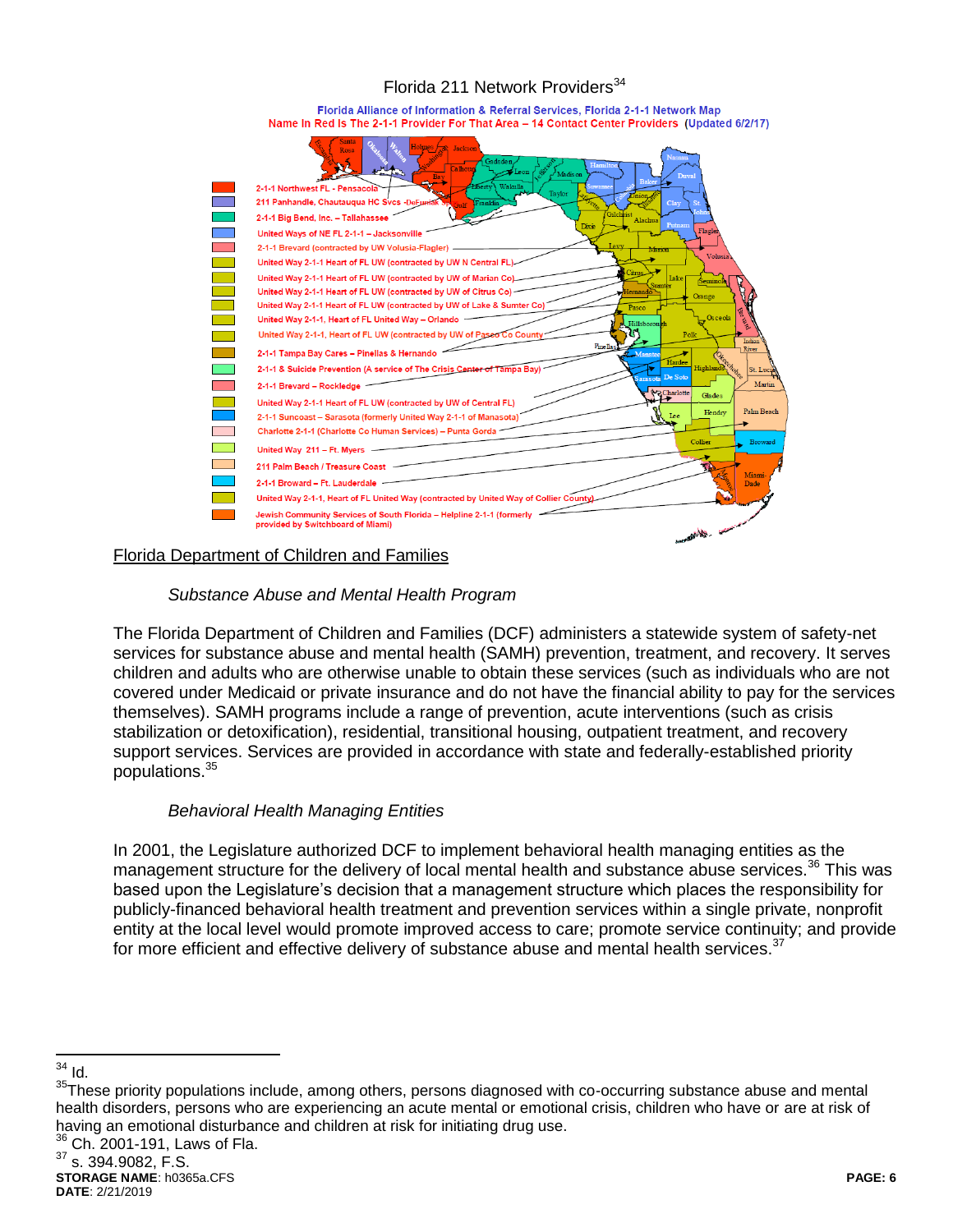

The implementation of the managing entity system initially began on a pilot basis but, in 2008, the Legislature authorized DCF to implement managing entities statewide.<sup>39</sup> Full implementation of the statewide managing entity system occurred in April 2013, with all geographic regions now served by a managing entity.<sup>40</sup> DCF currently contracts with seven managing entities that in turn contract with local service providers for the delivery of mental health and substance abuse providers.<sup>41</sup> Managing entities create and manage provider networks by contracting with service providers for the delivery of substance abuse and mental health services.

# The Florida BrAIve Fund

In 2008, three community foundations in Florida<sup>42</sup> received \$15 million in grant funding to assist Florida military personnel who were serving or had served in Afghanistan and Iraq and their families.<sup>43</sup> The three foundations established a statewide initiative to share information, leverage resources, and strengthen the network of military-serving organizations across the state, the Florida BrAIve Fund.<sup>44</sup>

[https://www.calfund.org/wp-content/uploads/CCF\\_IADIF\\_abridged\\_report.pdf](https://www.calfund.org/wp-content/uploads/CCF_IADIF_abridged_report.pdf) (last visited Feb. 13, 2019).

**STORAGE NAME**: h0365a.CFS **PAGE: 7** Advisom William Community of Children and Families, Agency Analysis of 2018 House Bill 179, p. 2 (Nov. 3, 2017) (On file with Children, Families, and Seniors Subcommittee Staff).

 $\overline{a}$ <sup>38</sup> FLORIDA DEPARTMENT OF CHILDREN AND FAMILIES, *Managing Entities Map*, *available at* <http://www.dcf.state.fl.us/programs/samh/docs/ManagingEntitiesMap.pdf> (last visited Feb. 13, 2019). Chapter 2008-243, Laws of Fla.

<sup>40</sup> FLORIDA DEPARTMENT OF CHILDREN AND FAMILIES, *Managing Entities*, [http://www.myflfamilies.com/service](http://www.myflfamilies.com/service-programs/substance-abuse/managing-entities)[programs/substance-abuse/managing-entities](http://www.myflfamilies.com/service-programs/substance-abuse/managing-entities) (Feb. 13, 2019).

 $41$  Id.

<sup>&</sup>lt;sup>42</sup> The Community Foundation in Jacksonville, Dade Community Foundation, and Gulf Coast Community Foundation of Venice.

<sup>43</sup> Vanessa Williamson*, Supporting Our Troops, Veterans, and Their Families: Lessons Learned and Future Opportunities for Philanthropy*, THE CALIFORNIA COMMUNITY FOUNDATION, November 2009, at 19-20, *available at*,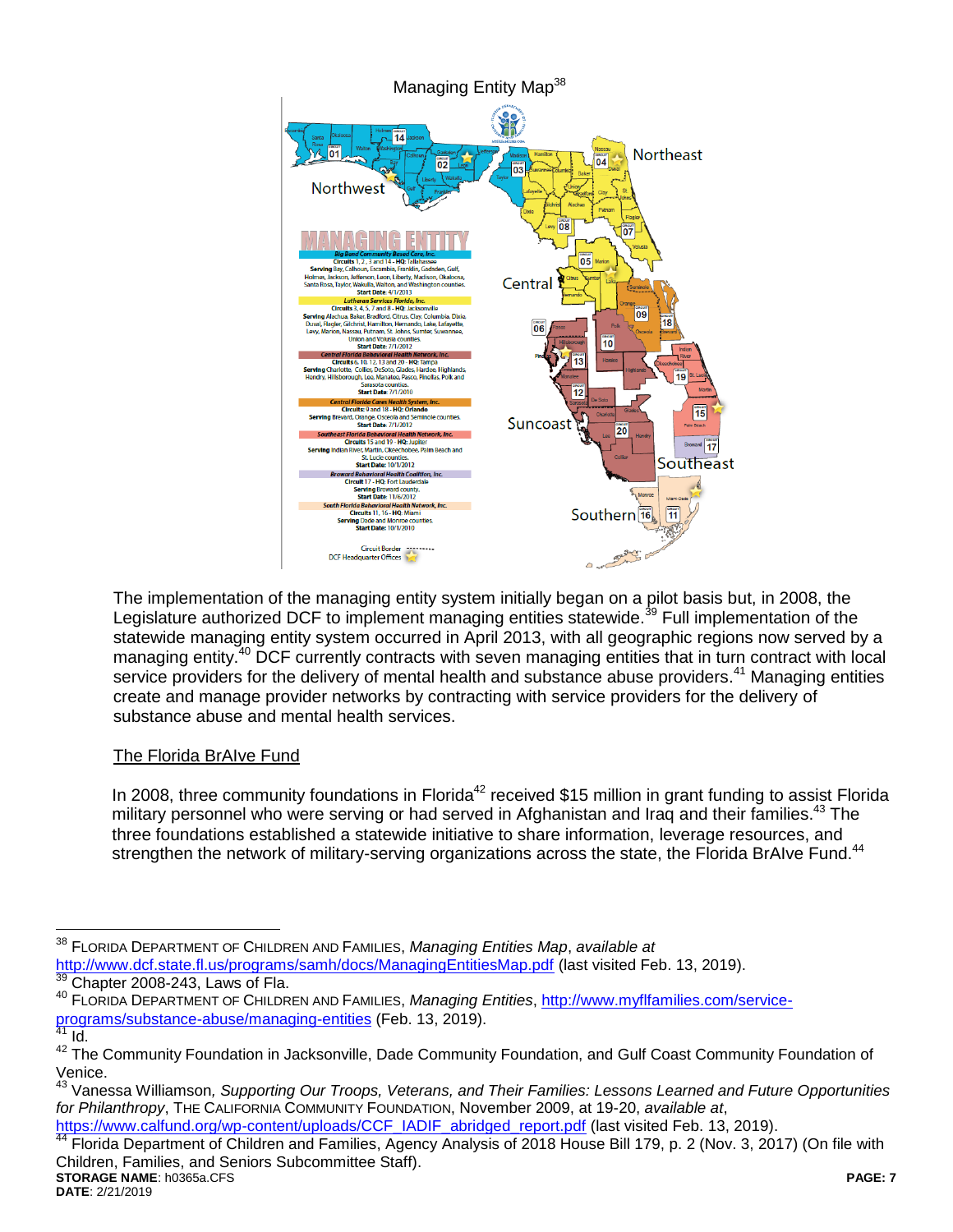The grant funding provided resources to nonprofit organizations throughout the state that supported efforts to help meet the needs of military personnel and their families.<sup>4</sup>

The Florida Alliance for Information and Referral Services (FLAIRS) established the Florida BrAIve Helpline system utilizing a toll-free number (1-877-BrAIve-8) to facilitate the statewide efforts of the BrAIve Fund.<sup>46</sup> Regional 211 call centers operated the Florida BrAIve Helpline to connect callers to live crisis counselors and offer information and provide referral services to military personnel and veterans who served in Iraq and/or Afghanistan and their families.<sup>47</sup>

However, there was not a sustaining source of funding, and in late 2010 the Florida BrAIve Fund effectively ended grant making.<sup>48</sup>

### The Crisis Center of Tampa Bay Pilot Project

The 2014 Florida Legislature appropriated \$150,000 to create a pilot project expanding existing 211 services to veterans in Hillsborough, Pasco, Pinellas, Polk, and Manatee counties.<sup>49</sup> In August 2014, the Crisis Center of Tampa Bay (CCTB), through the pilot project, expanded its services to veterans and launched the Florida Veterans Support Line (1-844-MYFLVET) in November 2014.<sup>50</sup> The expanded service is veteran-specific and peer-based. By calling the Florida Veterans Support Line, veterans in the Tampa Bay region are able to speak with a fellow veteran, called a Peer-to-Peer Coordinator, and offered:

- Comprehensive information and referral to VA-funded services and other community-based services;
- Assistance and support provided by a peer who has experienced the transition from military back to civilian life; and
- Care coordination services, including system navigation, advocacy, and ongoing support.<sup>51</sup>

Veterans receiving care coordination get ongoing suicide assessment, continuous safety planning, and support for an extended period of time. The CCTB pilot project aims to ensure veterans are not only receiving information on available services but are also enrolled, accepted, and attending VA-funded and other community-based services.<sup>52</sup>

 $\overline{a}$ 

**STORAGE NAME**: h0365a.CFS **PAGE: 8** <sup>52</sup> Email from Travis Mitchell, Crisis Center of Tampa Bay, RE: 211 – HB 1193 (March 20, 2015) (email on file with Children, Families and Seniors Subcommittee staff).

<sup>45</sup> "*Foundation Receives \$5 Million Grant to Aid Military Deployed in Afghanistan and Iraq,*" The Community Foundation in Jacksonville, Holiday 2008, *available at*, [https://www.jaxcf.org/n/newsletters/tcf\\_holiday08\\_nl.pdf](https://www.jaxcf.org/n/newsletters/tcf_holiday08_nl.pdf) (last visited Feb. 13, 2019).

<sup>46</sup> *Supra*, note 41.

<sup>&</sup>lt;sup>47</sup> Nonprofit News, THE JAX DAILY RECORD, Aug. 8, 2009. [https://www.jaxdailyrecord.com/showstory.php?Story\\_id=528798](https://www.jaxdailyrecord.com/showstory.php?Story_id=528798) (last visited Feb. 13, 2019).

<sup>48</sup> *Final Report: Learning, Strategizing and Creating Lasting Change for North Florida's Military Community*, The Florida BrAIve Fund, Summer 2010. [https://www.jaxcf.org/file/2013-files/learn/publications/BrAIve\\_Fund\\_Final\\_Report.pdf](https://www.jaxcf.org/file/2013-files/learn/publications/BrAIve_Fund_Final_Report.pdf) (last visited Feb. 13, 2019).

<sup>&</sup>lt;sup>49</sup> Specific appropriation 595 of HB 5001, 2014-2015 General Appropriations Act.

<sup>50</sup> *Florida Veterans Support Line*, HELP. HOPE. HEALING., CRISIS CENTER OF TAMPA BAY BLOG, (November 10, 2014) <https://www.crisiscenter.com/florida-veterans-support-line/> (last visited Feb.14, 2019).

<sup>51</sup> CRISIS CENTER OF TAMPA BAY, *Florida Veterans Support Line*, [https://www.crisiscenter.com/what-we-do/2-1-1-contact](https://www.crisiscenter.com/what-we-do/2-1-1-contact-center/florida-veterans-support-line/)[center/florida-veterans-support-line/](https://www.crisiscenter.com/what-we-do/2-1-1-contact-center/florida-veterans-support-line/) (last visited Feb. 13, 2019).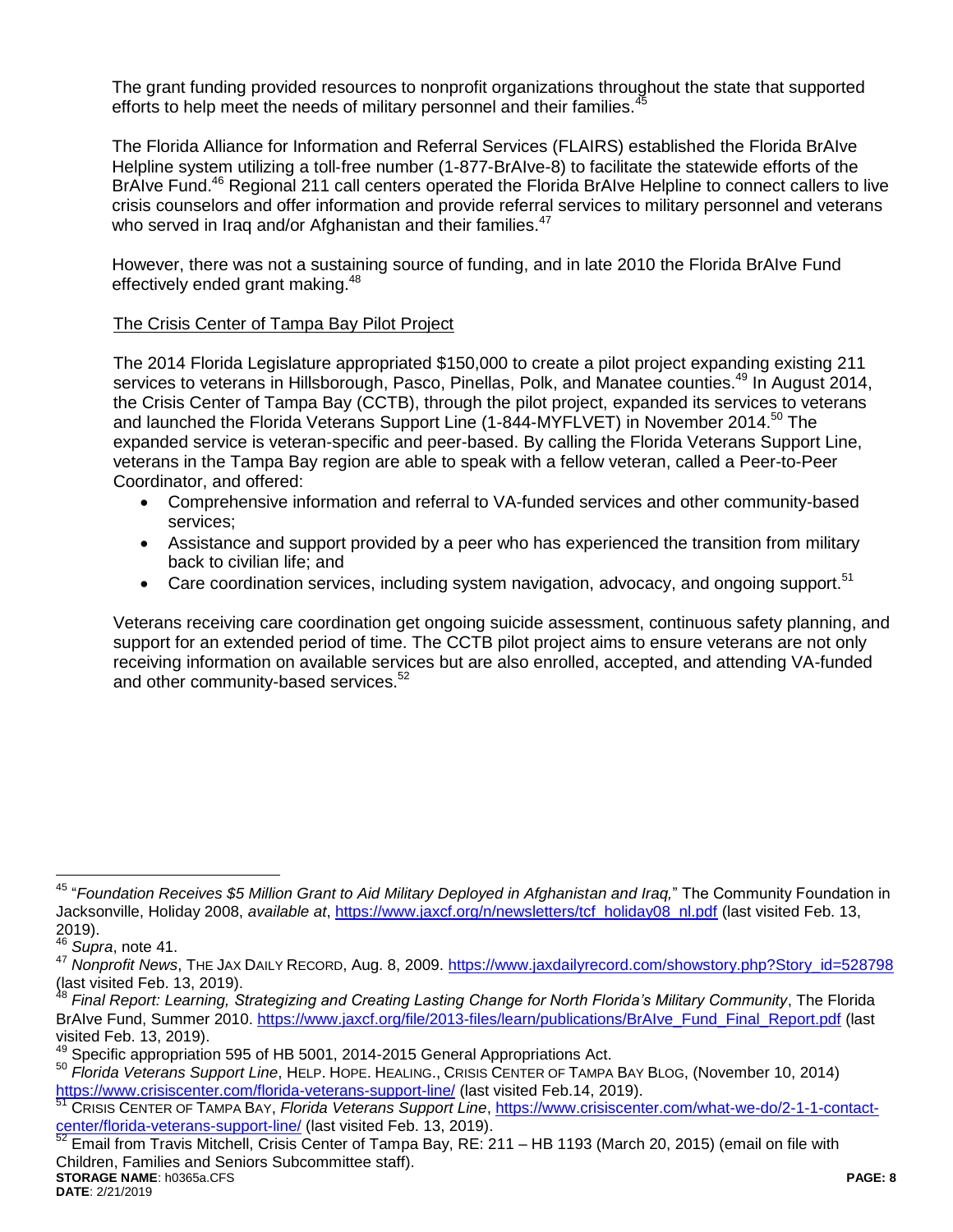During fiscal year 2015, the CCTB pilot project handled 1,135 total calls; of those, 925 calls were referred to care coordination services.<sup>53</sup> The breakdown of total calls received during that period was:

| <b>Call Origin:</b>                                                                                                                                  | <b>Contact</b><br>Made By:                                                                                                                    | Veteran<br><b>Status:</b>                                                                                                                                                             | <b>Current Use of</b><br><b>VA Services:</b>                                                                                    | <b>Presenting Need:</b>                                                                                                                                                                                                                                           | <b>Type of Service</b><br><b>Referred:</b>                                                                                                                                                                                      |
|------------------------------------------------------------------------------------------------------------------------------------------------------|-----------------------------------------------------------------------------------------------------------------------------------------------|---------------------------------------------------------------------------------------------------------------------------------------------------------------------------------------|---------------------------------------------------------------------------------------------------------------------------------|-------------------------------------------------------------------------------------------------------------------------------------------------------------------------------------------------------------------------------------------------------------------|---------------------------------------------------------------------------------------------------------------------------------------------------------------------------------------------------------------------------------|
| • Transfer from<br>other 211 Line:<br>853 (75.2%)<br>$\bullet$ Florida<br>Veterans<br>Support Line:<br>257 (22.6%)<br>• Walk-In/ Event:<br>25 (2.2%) | Self: 926<br>(81.6%)<br>$\bullet$ Friend/<br>Relative: 168<br>$(14.8\%)$<br>• Organization:<br>$38(3.3\%)$<br>$\bullet$ Other: 3<br>$(0.3\%)$ | $\bullet$ Veteran: 973<br>(85.7%)<br>• Retired: $47$<br>$(4.1\%)$<br>• Former Military<br>(<180 Days):<br>20 (1.8%)<br>• Active Duty: 20<br>$(1.8\%)$<br>• Reserve: $16$<br>$(1.4\%)$ | $\bullet$ Yes: 530<br>(46.7%)<br>• No: $316$<br>(27.8%)<br>$\bullet$ Unknown: 273<br>$(24.1\%)$<br>• Refused: $16$<br>$(1.4\%)$ | • Financial Assistance: 292<br>(25.7%)<br>• Substance Abuse<br>Counseling: 221 (19.5%)<br>• Shelter: 131 (11.5%)<br>• Legal Services: 97 (8.5%)<br>• Mental Health Counseling:<br>79 (7%)<br>• Emotional Support: 66<br>$(5.8\%)$<br>• Suicide Related: 63 (5.6%) | • Care Coordination<br>Services: 626 (55.2%)<br>• Other Community<br>Resources: 590 (52%)<br>• VA Services: 294<br>$(25.9\%)$<br>• Community Mental<br>Health Services: 270<br>$(23.8\%)$<br>• No referral made: 210<br>(18.5%) |

During fiscal years 2016 and 2017, the CCTB pilot program handled 7,343 calls; the breakdown of total calls received during that period was:<sup>54</sup>

| Age                                                                                                                                                              | <b>Gender</b>                                                      | <b>Branch</b>                                                                                          | <b>Relationship to</b><br><b>Service Member:</b>                                    | <b>Veteran Status:</b>                                                                                                                                                        | <b>Current Use of</b><br><b>VA Services:</b>            | <b>Greatest Needs:</b>                                                                                   |
|------------------------------------------------------------------------------------------------------------------------------------------------------------------|--------------------------------------------------------------------|--------------------------------------------------------------------------------------------------------|-------------------------------------------------------------------------------------|-------------------------------------------------------------------------------------------------------------------------------------------------------------------------------|---------------------------------------------------------|----------------------------------------------------------------------------------------------------------|
| l• 25 and Under:<br>6%<br>$\bullet$ 26-35:16%<br>$\bullet$ 36-45:14%<br>$\bullet$ 46-55: 22%<br>$\bullet$ 56-65: 20%<br>$\bullet$ Over 65: 15%<br>I• Refused: 8% | Female:<br>$\bullet$<br>32%<br>Male:<br>67%<br>• Refused:<br>$1\%$ | • Air Force:<br>12%<br>Army: 45%<br>Coast Guard:<br>$1\%$<br>Marines: 10%<br>Navy: 17%<br>Refused: 15% | $\bullet$ Self: 68%<br>• Spouse: $13\%$<br>• Child/Dependent:<br>7%<br>Relative: 7% | • Veteran: $70\%$<br>• Retired: $9\%$<br>• Former Military<br>$(<180$ Days): $6\%$<br>• Active Duty: 3%<br>• Reserve: $2\%$<br>• National Guard:<br>$1\%$<br>• Refused: $8\%$ | $\bullet$ Yes: 44%<br>• No: $36\%$<br>• Refused: $20\%$ | • Behavioral Health:<br>59% (Suicide:<br>35%<br>$\bullet$ Financial<br>Assistance: 40%<br>Employment: 1% |

Expansion of the Florida Veterans Support Line

In 2017, the Florida VA provided the CCTB with one-time funding of \$400,000 for a statewide expansion of the Florida Veterans Support Line. The CCTB used this funding to train 211 providers and to implement a marketing campaign to raise awareness for the support line.<sup>55</sup> This funding was not used to expand the Peer-to-Peer Coordination component from the pilot project.<sup>56</sup>

In 2018, the VA provided partial funding for a statewide expansion of the Peer-to-Peer Coordination component<sup>57</sup> of \$1,000,000 for September 2018 through September 2019.<sup>58</sup> This funding has a multiyear option at about \$1,000,000 per year for an additional three years until September 2022.<sup>59</sup> Additionally, DCF is providing \$538,000 for operations from February 1, 2019 through June 30, 2019. This funding has a second-year option of \$1,000,000 for July 1, 2019, through June 30, 2020.<sup>60</sup>

 $\overline{a}$ 

<sup>53</sup> Carla A. Reynolds, *Florida Veterans Support Line 1-844-MYFLVET: Fiscal Year 2015 Report*, CRISIS CENTER OF TAMPA BAY (report on file with Children, Families and Seniors Subcommittee staff).

<sup>54</sup> 1*-844-MYFLVET: Demographic Data FY 2016 and FY 2017,* CRISIS CENTER OF TAMPA BAY (data on file with Children, Families and Seniors Subcommittee staff).

<sup>55</sup> *Overview of the 1-844-MYFLVET Support Line,* CRISIS CENTER OF TAMPA BAY (data on file with Children, Families and Senior Subcommittee staff).

<sup>56</sup> Id.

<sup>57</sup> Id.

<sup>58</sup> Email from Sunny Hall, Vice President of Client Services, Crisis Center of Tampa Bay, RE: Veterans Initiative Information (Feb. 14, 2019).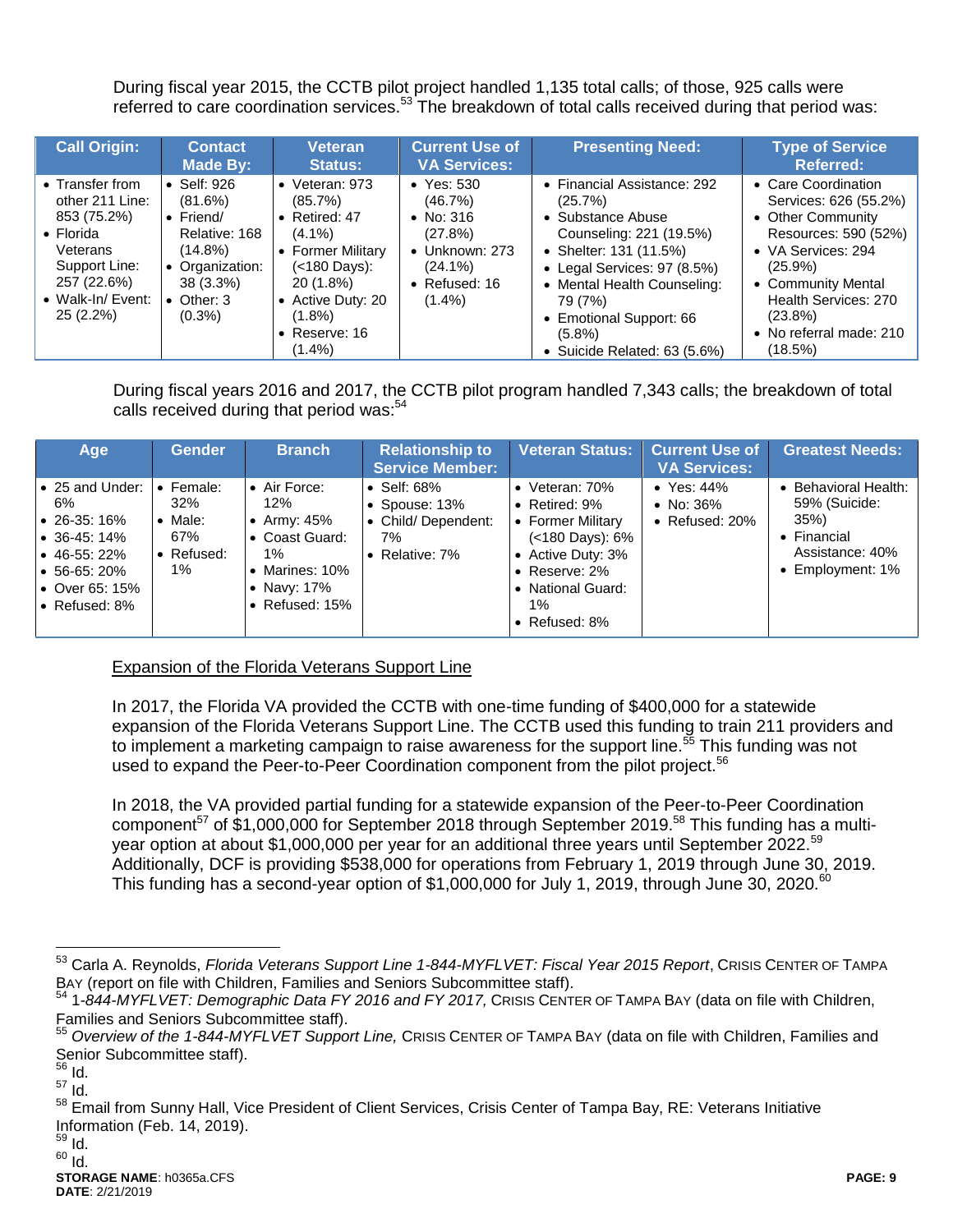## **Effect of Proposed Changes**

HB 365 allows DCF, in consultation with FLAIRS, to create the Florida Veterans' Care Coordination Program. If the program is established, DCF will contract with the managing entities to provide services through Florida 211 Network providers.

The program will provide veterans and their families dedicated behavioral healthcare referral services, specifically mental health and substance abuse services, through the existing 211 infrastructure. DCF is to model the program after the pilot project conducted in 2014 by the CCTB and the Florida VA. Its goals are to:

- Prevent suicides by veterans;
- Increase the use of VA services by veterans in Florida; and
- Increase the number of veterans who make use of other available community-based services.

Program services must be made available statewide by program teams operated by the Florida 211 Network participants, as authorized by s. 408.918, F.S. The program teams must provide referral services to veterans and their families and expand the existing Florida 211 Network to include the optimal range of veterans' service organization and programs.

The bill requires the program to provide:

- Telephonic peer support;
- Crisis intervention:
- Communication of information and referral resources;
- Treatment coordination, including follow-up care;
- Suicide assessment;
- Promotion of safety and wellness of veterans and their families, including continuous safety planning and support;
- Resource coordination, including data analysis, to ensure acceptance, enrollment, and attendance by veterans and their families in VA programs and services and community-based programs and services; and
- Immediate needs assessments, including safety planning.

Additionally, the program teams must:

- Track the number of requests from callers who are veterans or family members of veterans;
- Follow-up with callers to determine whether they have acted on referrals or received the needed assistance, or if additional referrals or advocacy are needed;
- Develop and implement communication strategies (media promotions, public service announcements, print and internet stories, community presentations) to inform veterans and their families about available programs and services; and
- Document all calls and capture all necessary data to improve outreach to veterans and their families.

If DCF establishes the program, the bill requires DCF to report on the program's implementation to the Governor, President of the Senate, and Speaker of the House of Representatives by December 15, 2020, using data provided to DCF by the Florida 211 Network participants. The contents of the report must include, but are not limited to:

- The number of calls received:
- Demographic information of callers;
- The nature of the call:
- The outcome of the call: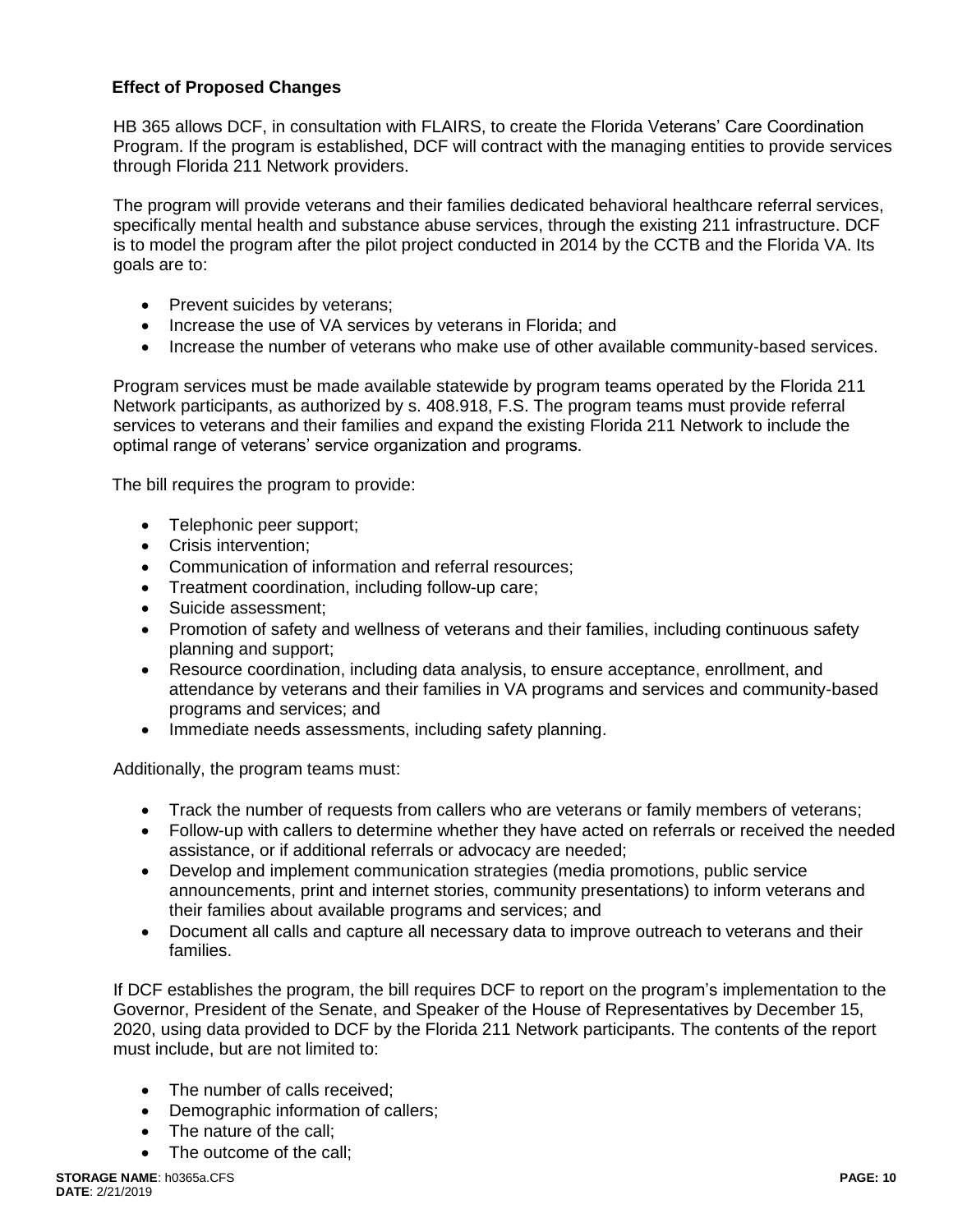- Services received as a result of the call;
- Follow-up by the program team;
- The impact of the program on veterans' quality of life; and
- Caller satisfaction with the program.

#### B. SECTION DIRECTORY:

**Section 1:** Creates s. 394.9087, F.S., relating to the Florida Veterans' Care Coordination Program. **Section 2:** Provides an effective date.

### **II. FISCAL ANALYSIS & ECONOMIC IMPACT STATEMENT**

- A. FISCAL IMPACT ON STATE GOVERNMENT:
	- 1. Revenues:

None.

2. Expenditures:

None.

- B. FISCAL IMPACT ON LOCAL GOVERNMENTS:
	- 1. Revenues:

None.

2. Expenditures:

None.

C. DIRECT ECONOMIC IMPACT ON PRIVATE SECTOR:

DCF may contract with the managing entities to enter into agreements with Florida 211 Network participants to provide program services. The bill provides that a Florida 211 Network participant may provide services in more than one managing entity's geographic area under a single contract.

D. FISCAL COMMENTS:

None.